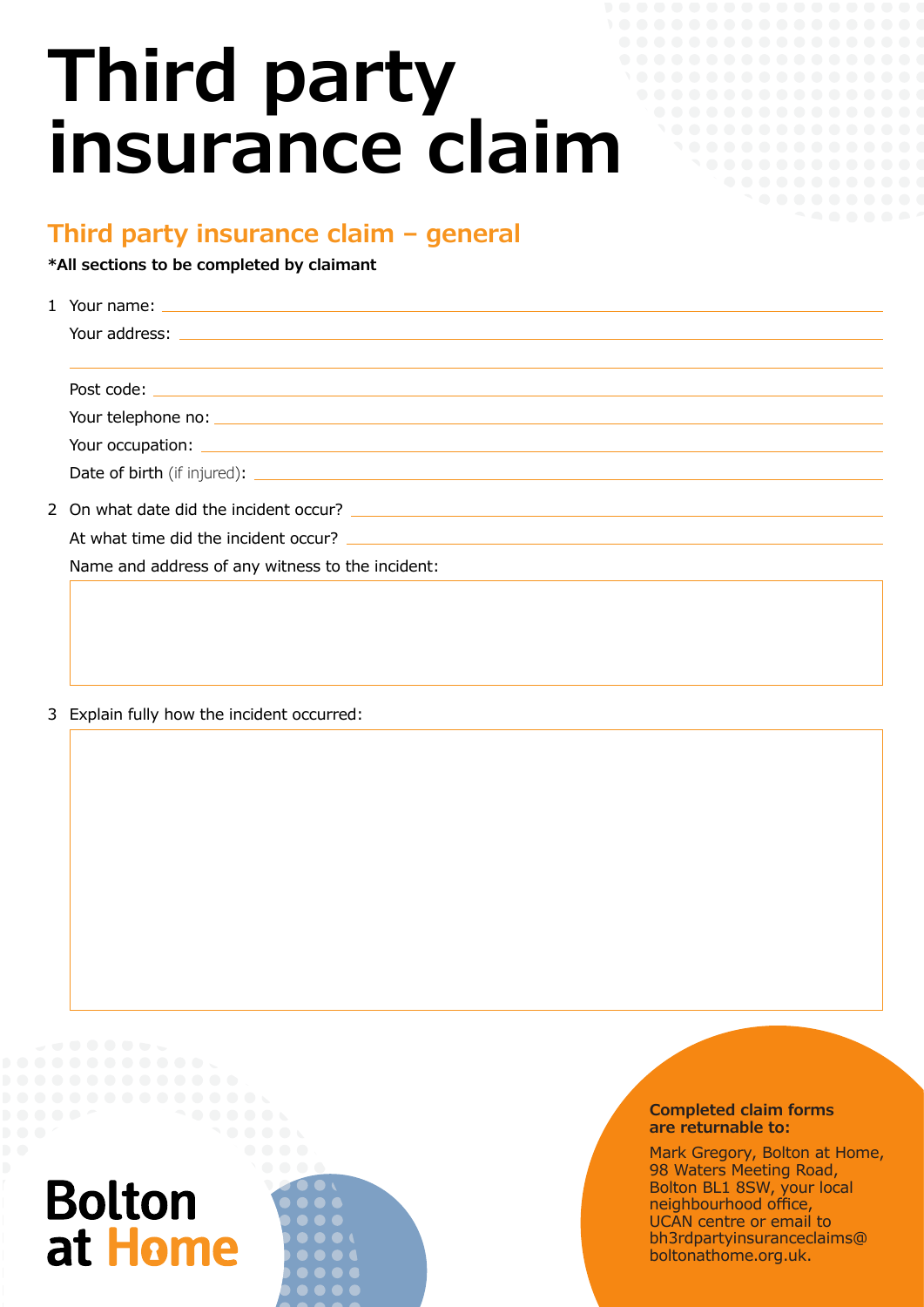## **Third party insurance claim – general**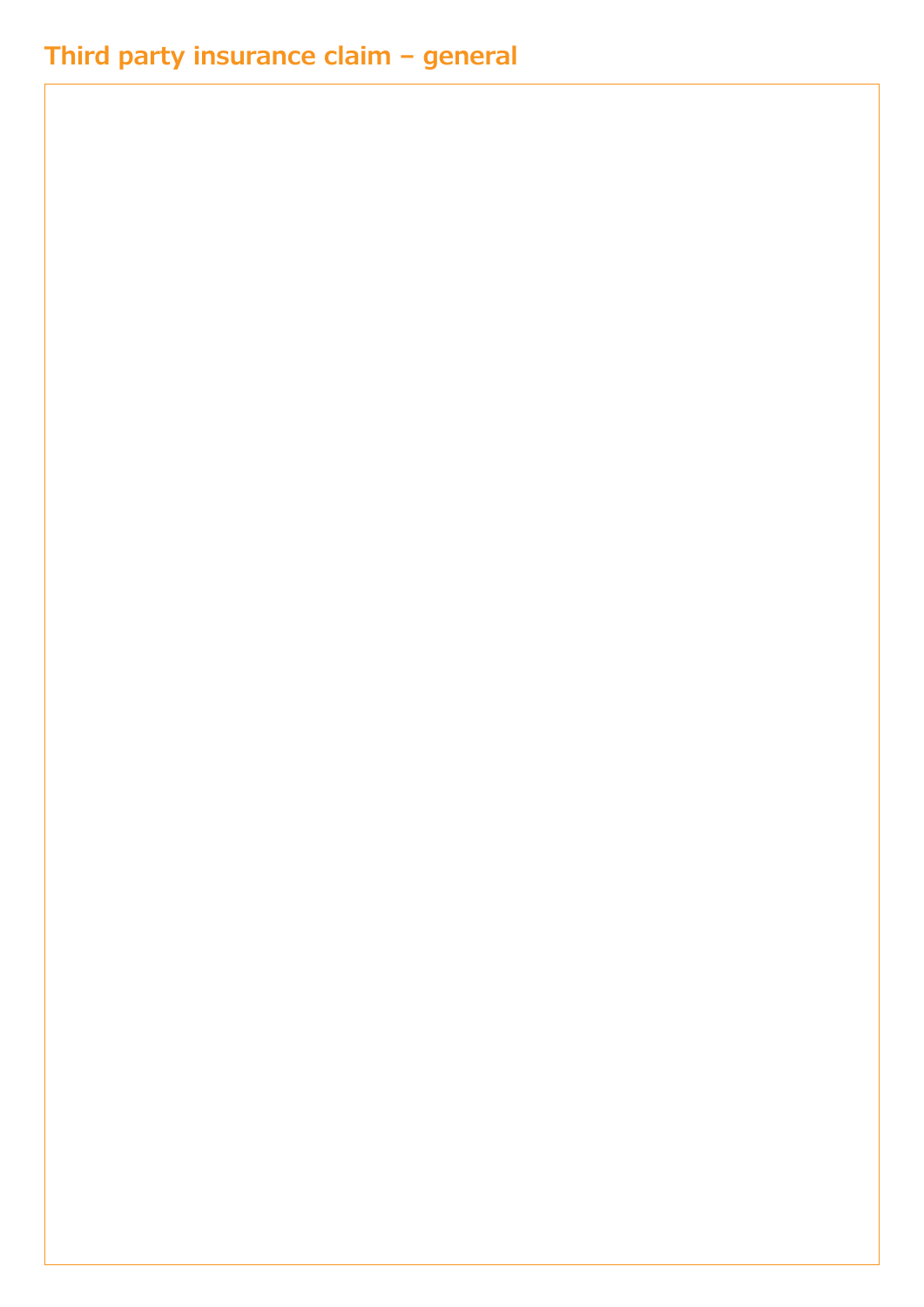## **Third party insurance claim – general**

#### 4 Damage to your belongings:

| Item ${}^*$ | Age** | Cost new | Present value |
|-------------|-------|----------|---------------|
|             |       |          |               |
|             |       |          |               |
|             |       |          |               |
|             |       |          |               |
|             |       |          |               |
|             |       |          |               |
|             |       |          |               |
|             |       |          |               |
|             |       |          |               |
|             |       |          |               |
|             |       |          |               |
|             |       |          |               |

\* Please do not dispose of damaged goods prior to site visit of claims inspector, otherwise this may affect the validity of claim.

\*\* If two years old or less – proof of purchase is required.

5 Injured persons (if applicable): - State full details of injury and cause and details of your GP